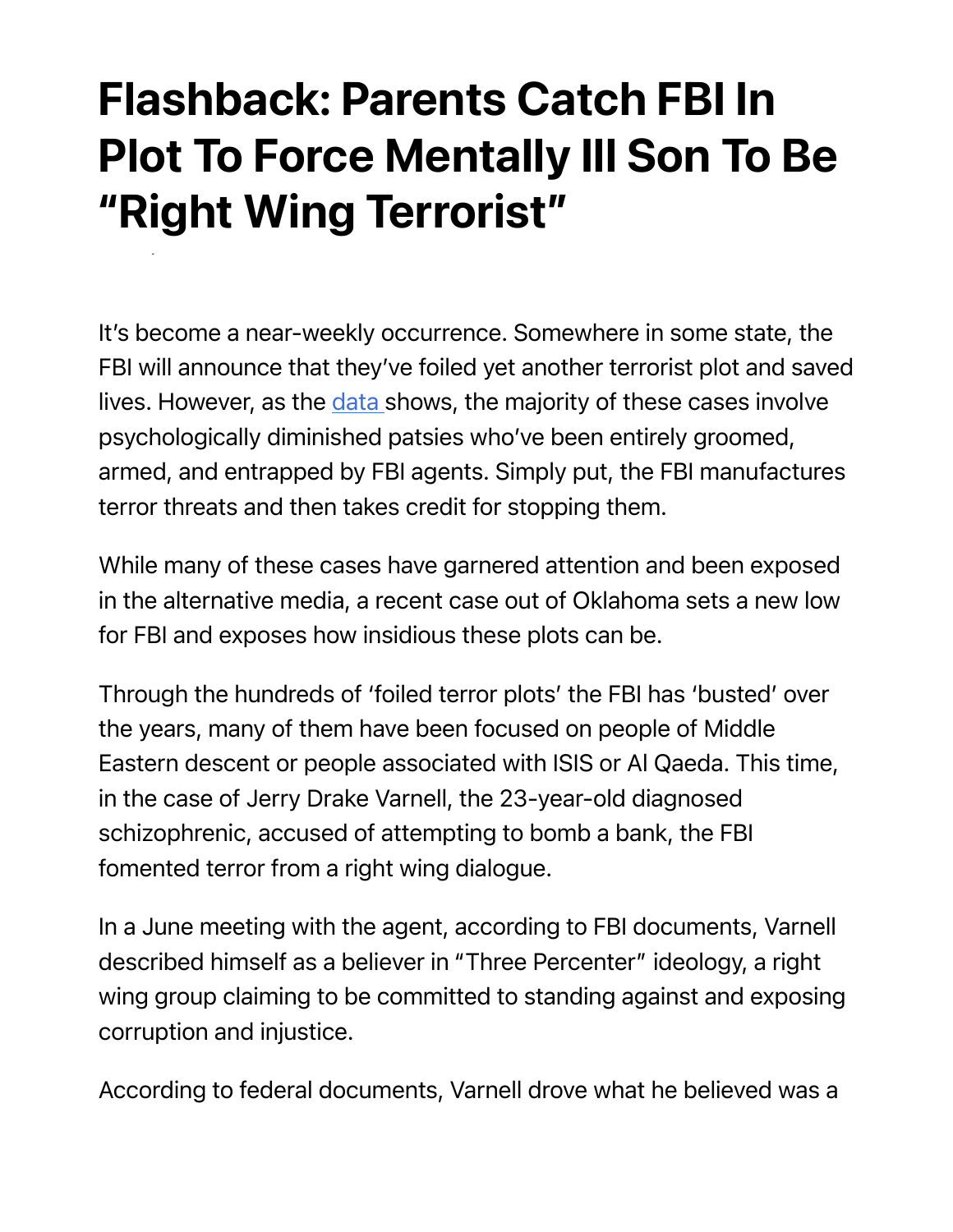stolen van containing a 1,000-pound ammonium nitrate bomb on Saturday morning to blow up an Oklahoma City bank. Vile, indeed.

However, if we backtrack just a bit, to when the FBI began grooming their would-be right wing militia terrorist, the vileness comes directly from the government.

## "The FBI knew he was schizophrenic," Varnell's parents declared on Wednesday in an open letter

"*Underneath his condition, he is a sweet-hearted person and we are extremely shocked that this event has happened. However, what truly has us flabbergasted is the fact that the FBI knew he was schizophrenic. The State of Oklahoma found him mentally incompetent and we, his parents have legal guardianship over him by the Court. These documents are sealed from the public, which is why no news media outlet has been able to obtain them. The FBI clearly knew that he was schizophrenic because they have gathered every ounce of information on him."*

Yet they knowingly continued to groom him, despite the clear immoral implications.

When they began grooming him, according to the family, the FBI knew that Varnell was declared mentally unfit to live by himself and that he was a paranoid schizophrenic. Without their criminal informant and the FBI tactics playing mind games with this vulnerable man, the idea of him committing an act of terror would have likely never materialized.

"*What the public should be looking at is the fact that the FBI gave our son the means to make this happen. He has no job, no money, no vehicle, and no driver's license, due to the fact that he is*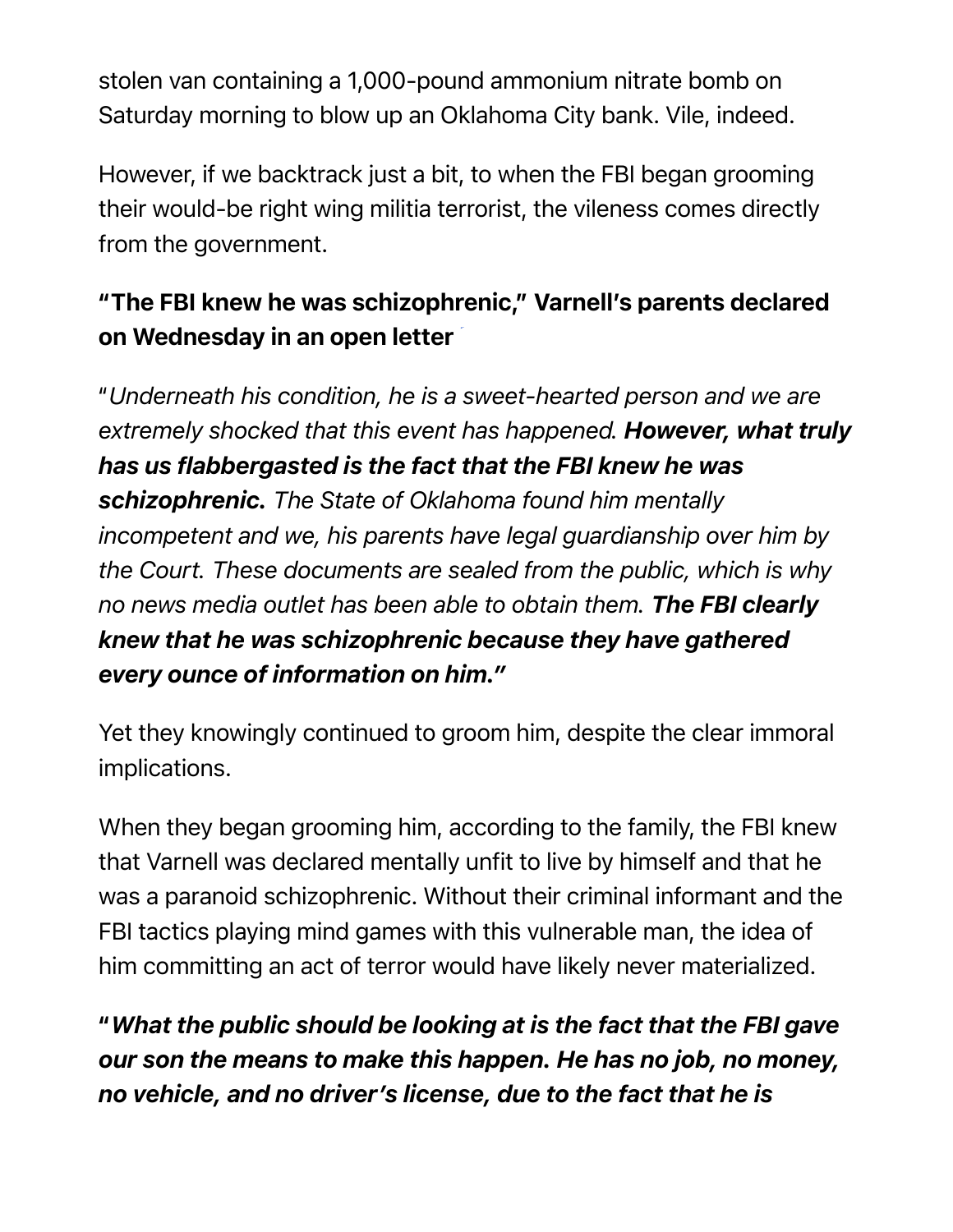*schizophrenic and we; his parents do everything we can possible to keep him safe and functional….. He has suffered through countless serious full-blown schizophrenic delusional episodes and he has been put in numerous mental hospitals since he was 16 years old. The FBI came and picked him up from our home, they gave him a vehicle, gave him a fake bomb, and every means to make this happen none of which he had access to on his own.* 

The parents noted that during the setup, they suspected something was going on and Jerry's father told the informant to stay away from their son. However, according to the parents, the informant *"continued to sneak onto our residence. The FBI paid him to continue this operation and I believe they have cleared his criminal record."*

Because they knew Varnell had severe mental disabilities, the FBI should have had stopped their plans to do this and immediately sought an option of hospitalization. However, they pressed on.

Knowing a sane person would likely never attempt to blow up a bank, the FBI deliberately targeted a severely delusional and mentally ill person. This is wrong on so many levels. Will the next mass murderer they groom come directly from a mental institution?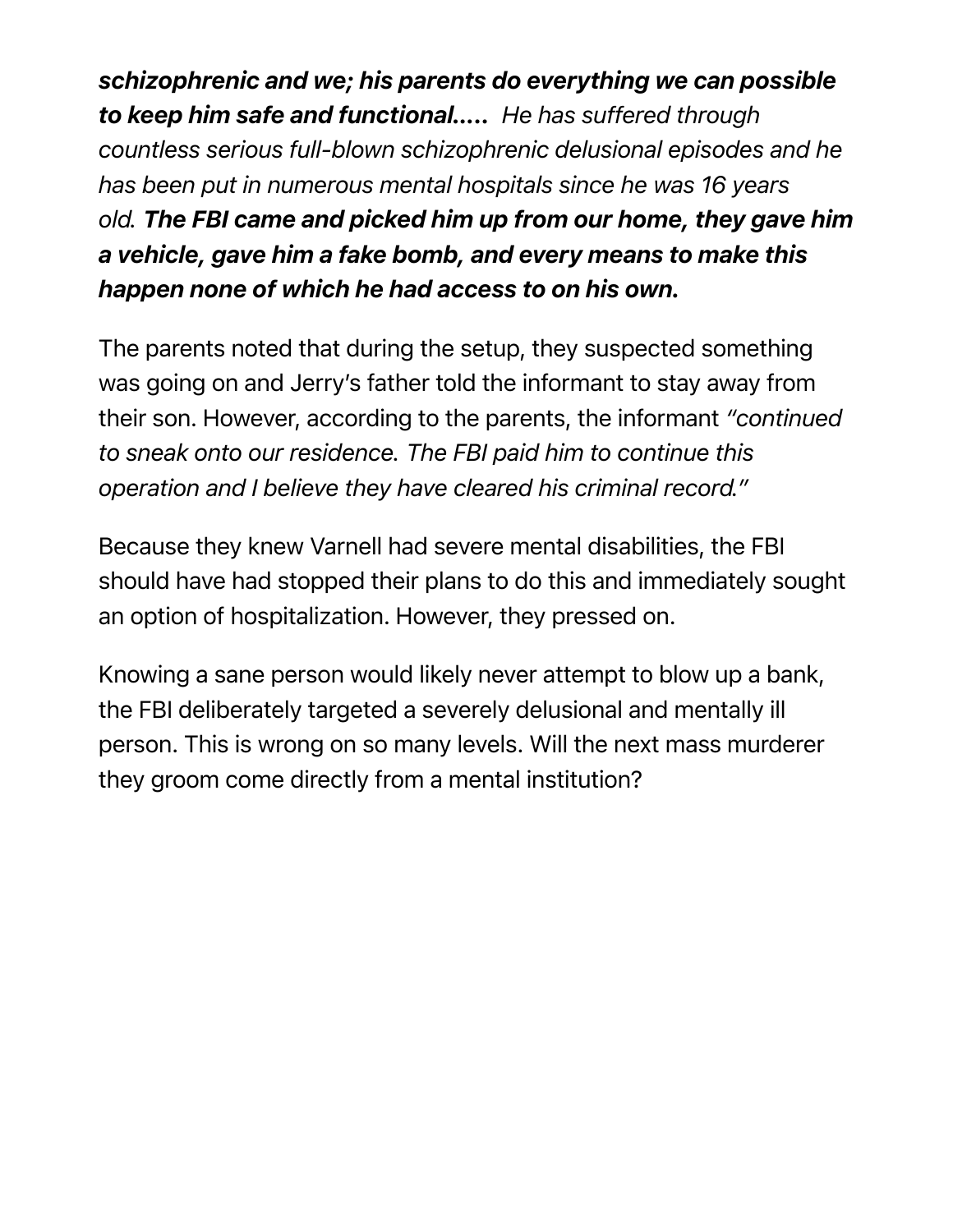*"The FBI should have filed conspiracy on our son and had him committed to a mental institution. They should not have aided and abetted a paranoid schizophrenic to commit this act. There are many more facts that I will not make public that will support my son and the disturbing acts made by the FBI.*

*I realize that many will say my son could have found another person to commit this act. Yet, any person that has access to the materials and the state of mind necessary to bomb a building would not have any need for a schizophrenic who has no resources to contribute."*

Clifford and Melonie Varnell, Jerry's parents make a powerful point. No one — other than the FBI — would've attempted to get a schizophrenic man with nothing to contribute to do their bidding as it would most likely be a futile effort — unless you are the FBI looking for an easy patsy to keep fear alive.

David Steele, a 20-year Marine Corps intelligence officer, the secondhighest-ranking civilian in the U.S. Marine Corps Intelligence, and former CIA clandestine services case officer, had this to say about these most unscrupulous operations: